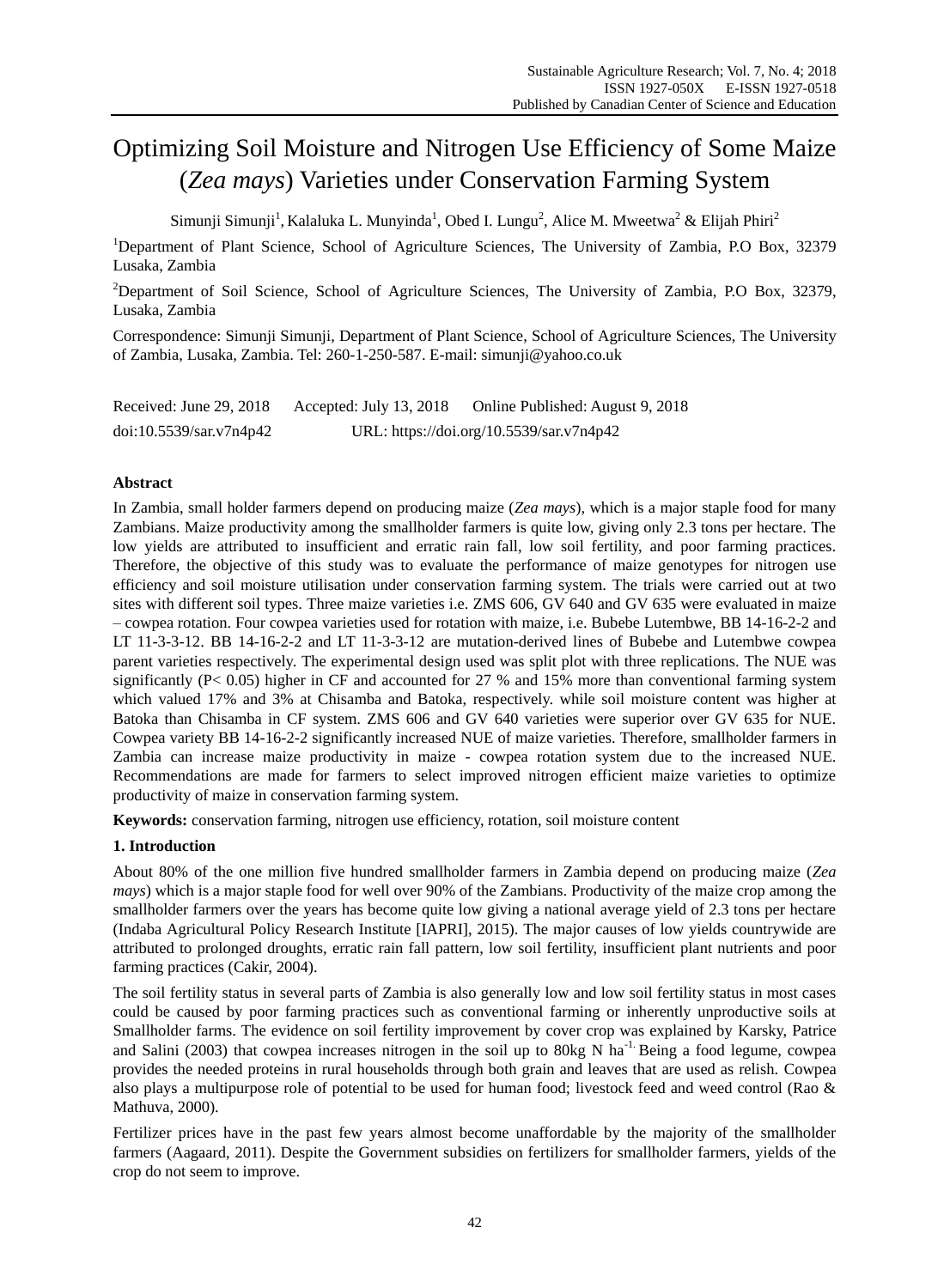There is much evidence that climate change is also likely to lead to decreases in Global efficiency and resilience of agriculture production while at same time being confronted with increasing demand from a growing population (Food and Agriculture Organization [FAO], 2010). Measures that promote climate change mitigation there by contain the potential to strongly co-benefit adaptation and food security, if targeted in an adequate way.

In the advent of Climate change (CC) where rain fall pattern have reduced and temperatures increased, use of climate smart agriculture technologies could improve maize productivity among smallholder farmers in Zambia. Climate Smart Agriculture refers to all farming practices that contribute to improve maize productivity. FAO (2010) defined Climate Smart Agriculture (CSA) as a farming system that seeks to increase productivity and food security sustainably, strengthen farmers' resilience to climate variability and change and remove greenhouse gases emissions. Improving soil quality is one of the fundamental activities of CSA, as higher quality soils are better able to retain moisture and reduce run off-two important features in responding to drought and flooding (Peter & Bram, 2010).

Therefore, use of improved maize varieties tolerant to low nitrogen and water in the nitrogen and water stressed environment under the minimum tillage with maize- cowpea rotation could contribute to increased NUE of maize and adoption of the system in Zambia. This makes alternative option for improving maize production by the smallholder farmers. Maize- Cowpea Rotation involves planting of maize crop after the cowpea legume crop and this technology facilitates improvement of maize productivity through increased soil fertility from cowpea nitrogen fixation (Verhulst et al., 2010). Sumanta et al., 2013 reported that conservation agriculture increased use efficiency of nitrogen by 11% over conventional system.

In order to respond to these challenges, the experiment was established during the 2014/2015, 2015/2016 and 2016/2017 growing seasons whose main objective was to increase maize productivity in conservation farming system, while the specific objectives of this study were (i) to evaluate the performance of maize genotypes for nitrogen use efficiency; (ii) to evaluate soil moisture utilisation and (iii) to identify maize – cowpea combinations with high NUE and soil moisture utilization for high maize productivity under conservation farming system.

## **2. Materials and Methods**

The study focused on evaluating improved selected maize and cowpea genotypes in Zambia for effective uptake and partitioning of nitrogen under Maize- cowpea rotation system.

## *2.1 Location*

The study was conducted at two sites which were Chisamba of Chibombo district on coordinates S 14.96783°, E 028.09408°; and Batoka of Choma district on coordinates S16.79993°, E 027.20181° in region II of the Zambian agro-ecological zones but having different soil types. Chisamba has clay loam while Batoka has loamy sand soils.

## *2.2 Source of Seeds (Maize and Cowpea Varieties)*

Three maize varieties were evaluated for water and nitrogen use efficiency. Two (2) maize varieties (GV 640 and GV 635) having good traits of water and nitrogen use efficiency were selected from Zambia Agricultural Research Institute (ZARI) maize breeding programme. The third variety was ZMS 606 from Zamseed Company and is mostly purchased by small holder farmers for Region II of the Zambian agro-ecological zone. The four cowpea genotypes were evaluated for improved Biological nitrogen fixation and maize productivity in the maize- cowpea rotation. Cowpea genotypes were two parents (Bubebe and Lutembwe) and two mutants (BB 14-16-2-2 and LT 11-3-3-12) one from each parent obtained from the University of Zambia School of agricultural sciences, Department of Plant Science.

# *2.3 Experimental Design*

The experimental design used was a split plot arranged in and replicated three times. The main treatments were two different farming systems adjacent to each other. (a) Conservation farming system (CF) which included minimum tillage by ox- drawn ripping, maize-cowpea rotation and crop residue retention. (b) Conventional farming system (CONV) which involved complete tillage of soil by ox-drawn ploughing, mono-cropping and removal of crop residues after harvesting. The sub treatments were three maize varieties and these were ZMS 606(M1), GV 640(M2) and GV 635(M3).

## *2.4 Trial Establishment*

In year 1 (2014/15 season) Maize varieties in the conventional farming systems and cowpea varieties in the conservation farming systems were evaluated. The trials in year 1 aimed at establishing the rotation system for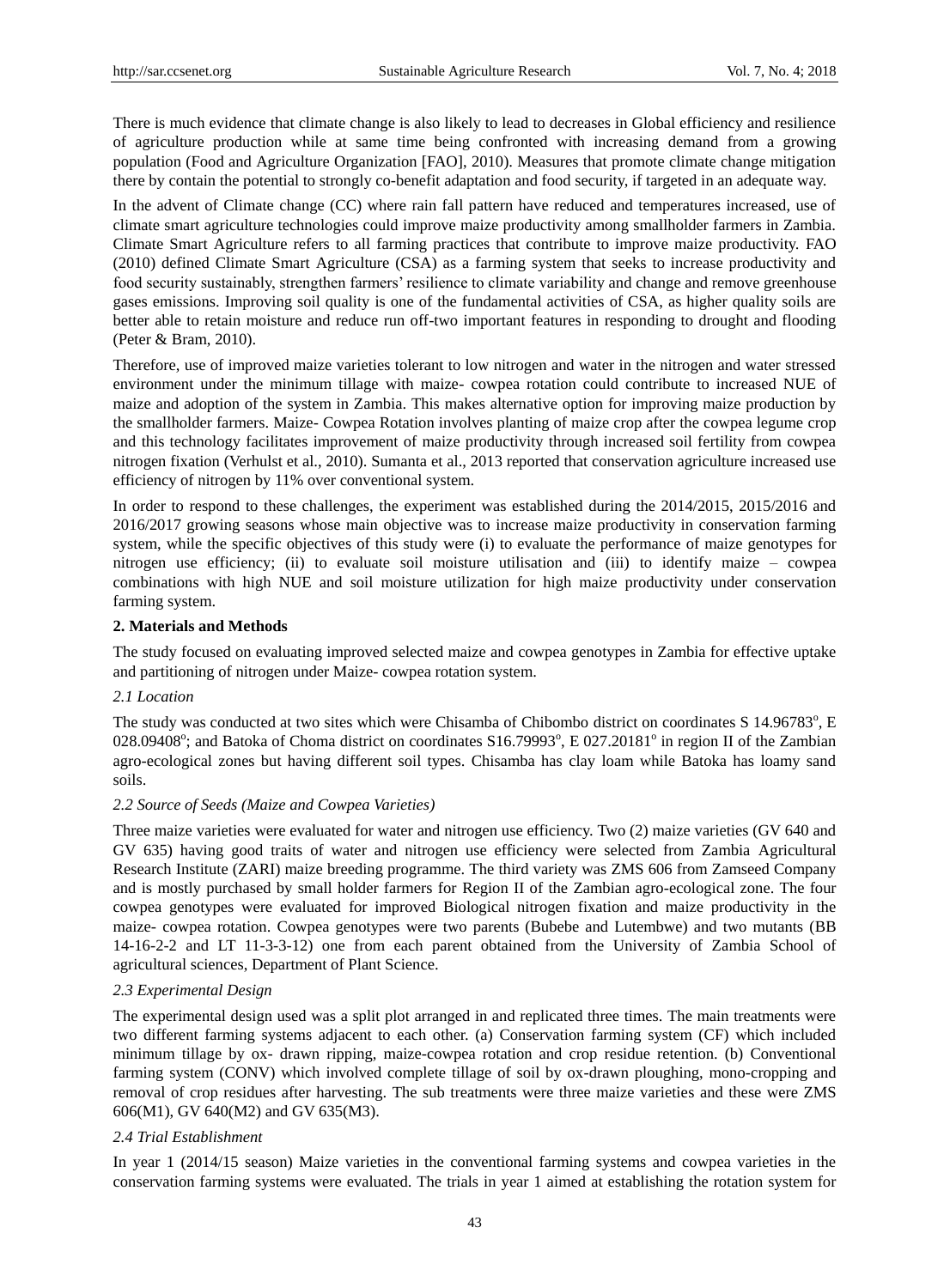maize- cowpea in the CF and mono cropping system for maize in the conventional system. Four cowpea genotypes were analyzed for productivity and potential for rotation with maize on the already established CA field plot (Field plot that had received minimum tillage and rotation for at least 3 years.

In year 2 (2015/2016) season maize varieties were assessed for water and nitrogen use efficiency in the maize – cowpea rotation system on the four cowpea genotypes in the CF field as compared to same maize varieties under maize mono cropping system (conventional). <sup>15</sup>N labeled urea which was diluted from 5.18 atom% <sup>15</sup>N to 2.58 atom  $\%$  <sup>15</sup>N was applied to all treatment plots on 1.5m<sup>2</sup> area at four weeks after planting maize and two weeks after planting cowpeas for determination of nitrogen uptake by both crops. The access tubes for moisture content reading were inserted per each plot. A diviner 2000 was used to measure moisture content up to 1.0 m depth once per week for a period of 12 weeks and started at five weeks after planting maize crop at Chisamba site. While at Batoka, soil moisture content was measured with HH2 soil meter using auger marked at 15cm, 30cm, 40cm and 60cm depth. Four (4) rows of 6 m length spaced at 0.75 m were marked and planted with maize at an intra -row spacing of 0.25 m. Each plot of cowpea crop had 12 rows of 6 m length spaced at 0.75 m. Cowpea seed was drilled along the ripped furrows to about 7cm between seeds. 2 guard rows at each end of the block for both crops were included.

#### *2.5 Crop Management*

Maize seed was planted at 25cm between stations in the ripped furrows. Cowpeas used for rotation with maize was drilled along the ripped furrows at seed rate of 30 kg/ha. Fertilizer nutrients were applied at 112 kgha<sup>-1</sup> Nitrogen, 40 kgha<sup>-1</sup> Phosphorus and 20 kgha<sup>-1</sup> Potassium on maize crop. Basal Fertilizer nutrients (20 kgha<sup>-1</sup> Nitrogen, 40 kgha<sup>-1</sup> Phosphorus and 20 kgha<sup>-1</sup> Potassium) application were at planting and top dressing 92 kgha<sup>-1</sup> Nitrogen was at vegetative stage, five weeks after planting. Cowpea crop received basal dressing only of 20 kgha<sup>-1</sup> Nitrogen, 40 kgha<sup>-1</sup> Phosphorus and 20 kgha<sup>-1</sup> Potassium. Two separate sprays against pests and diseases were made on cowpeas plots. The first control was at two weeks after cowpea emergency and the second at flowering stage. At planting, weed control started with Glyphosate spray targeting emerged weeds in the trial field. The next weeding was done manually twice at two and four weeks after planting the crop. Two rows of maize crop were harvested for biomass and grain yield analysis. 0.5 m was discarded at each end of the row. Two plants and cobs were sampled from  $15N$  treated rows for analysis of N and C. Eight rows of cowpea were harvested for dry biomass and grain yield analysis.

## *2.6 Data Analysis*

The data collected were agronomic maize and cowpea yields, %N and atom% <sup>15</sup>N for maize. Nitrogen use Efficiency was calculated as a percentage of nitrogen uptake in maize grain to the Nitrogen applied (International Atomic Energy Agency [IAEA], 2008). Data were analysed with Genstat 18<sup>th</sup> edition.

#### **3. Results and Discussions**

#### *3.1 Soil Characteristics of the Test Sites*

The results of the soil chemical and physical properties at the experimental sites before planting are represented in Table1 and 2. Between the two sites, Chisamba had more fertile soil with higher soil pH, organic matter and nitrogen content than Batoka. The Batoka site however, had higher bulk density, soil water content at field capacity and plant available than Chisamba hence soil texture at Batoka was described as loamy sand and Chisamba was Clay loam. The results were in agreement with Hamza and Anderson (2003) who found that Cation exchange capacity and exchangeable calcium increased more on the clayey than on the sandy soil.

| <b>Farming Systems</b> | Site          | Depth     | pН   | OΜ   | N    | P     | K       | Ca    | Mg   | Zn    |
|------------------------|---------------|-----------|------|------|------|-------|---------|-------|------|-------|
|                        |               | Cm        |      | $\%$ |      | mg/kg | cmol/kg |       |      | mg/kg |
| <b>CONV</b>            | <b>Batoka</b> | $0 - 15$  | 4.12 | 1.68 | 0.08 | 17.4  | 0.1     | 1.27  | 0.29 | 0.04  |
| <b>CONV</b>            | <b>Batoka</b> | $15 - 30$ | 4.31 | 0.96 | 0.06 | 14.62 | 0.08    | 1.78  | 0.37 | 0.06  |
| CF                     | <b>Batoka</b> | $0 - 15$  | 3.8  | 0.64 | 0.03 | 34.06 | 0.1     | 1.66  | 0.19 | 0.24  |
| CF                     | <b>Batoka</b> | $15 - 30$ | 3.71 | 1.12 | 0.03 | 37.88 | 0.08    | 0.93  | 0.11 | 0.14  |
| <b>CONV</b>            | Chisamba      | $0 - 1.5$ | 6.17 | 0.72 | 0.05 | 17.92 | 1.04    | 10.9  | 5.48 | 0.28  |
| <b>CONV</b>            | Chisamba      | $15 - 30$ | 6.2  | 2.72 | 0.09 | 17.86 | 0.78    | 10.92 | 5.76 | 0.12  |
| CF                     | Chisamba      | $0 - 15$  | 5.49 | 3.2  | 0.05 | 18.86 | 1.11    | 8.59  | 4.4  | 0.28  |
| CF                     | Chisamba      | $15 - 30$ | 5.58 | 2.72 | 0.08 | 13.15 | 0.83    | 8.98  | 5.01 | 0.20  |

Table 1. Baseline Soil chemical properties of the sites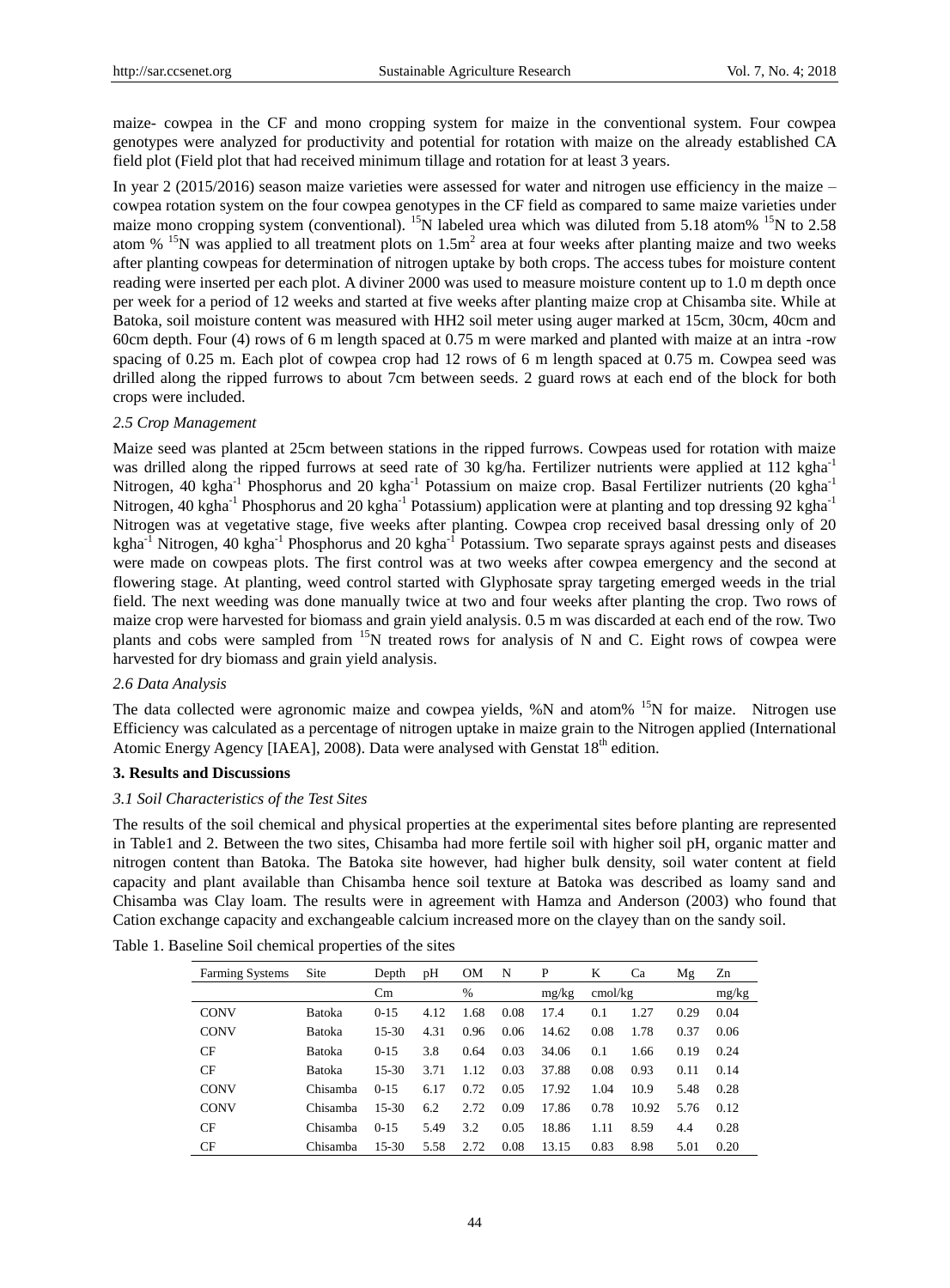| <b>Farming Systems</b> | Site          | <b>Bulk Density</b> | FC 0v | $PWP \theta v$ | PAW $\theta$ v | Sand | Clay | Silt | Texture    |
|------------------------|---------------|---------------------|-------|----------------|----------------|------|------|------|------------|
|                        |               | g/cm3               | %     | $\%$           | $\%$           | %    | $\%$ | $\%$ |            |
| <b>CONV</b>            | <b>Batoka</b> | 1.37                | 29.04 | 6.03           | 23.01          | 82   | 6.8  | 11.2 | Loamy Sand |
| <b>CONV</b>            | Batoka        | 1.4                 | 29.08 | 4.43           | 24.66          | 82   | 6.8  | 11.2 | Loamy Sand |
| CF                     | <b>Batoka</b> | 1.37                | 35.73 | 5.22           | 30.51          | 82   | 6.8  | 11.2 | Loamy Sand |
| CF                     | <b>Batoka</b> | 1.36                | 43.16 | 14.74          | 28.42          | 82   | 6.8  | 11.2 | Loamy Sand |
| <b>CONV</b>            | Chisamba      | 1.12                | 27.93 | 10.77          | 17.16          | 46   | 24.8 | 29.2 | Loam       |
| <b>CONV</b>            | Chisamba      | 1.1                 | 18.68 | 4.96           | 13.72          | 42   | 30.8 | 27.2 | Clay Loam  |
| CF                     | Chisamba      | 1.14                | 18    | 6.28           | 11.72          | 42   | 30.8 | 27.2 | Clay Loam  |
| CF                     | Chisamba      | 1.11                | 15.86 | 4.41           | 11.45          | 40   | 34.8 | 25.2 | Clay Loam  |

Table 2. Soil physical properties of the sites

#### *3.2 Cowpea Dry Biomass Yield*

Performance of cowpea genotypes on the dry biomass and grain yield varied between sites and among genotypes. Chisamba site (CHBIO) produced 2802 kg ha<sup>-1</sup> of cowpea dry biomass which was significantly (P<0.05) higher than the dry biomass at Batoka site (BK BIO) with  $1188$ kg ha<sup>-1</sup> during 2014/15 growing season (Figure 1). Similar trend of dry biomass yield was observed in the second growing season (2015/2016) where the yield of cowpea dry biomass was 4897 kg ha<sup>-1</sup> at Chisamba and 1753 kg ha<sup>-1</sup> at Batoka. The cowpea genotypes C1 (Lutembwe) and C3 (LT 11-3-3-12, produced an average of 3650kg ha<sup>-1</sup> dry biomass yield and was significantly (P<0.001) more than yield of cowpea genotypes C2 (Bubebe) and C4 (BB 14-16-2-2) by 49% at Chisamba. However, at Batoka, cowpea C1 and C3 had an advantage over C2 on dry biomass yield. The higher cowpea dry biomass yield obtained at Chisamba could be attributed to relatively good soil physical and chemical properties as compared to loamy sand soils of Batoka. Cowpea dry biomass is important for improving soil fertility when the crop residue decompose (Verhulst et al., 2010).



Figure 1. Cowpea dry biomass and grain yield at Chisamba and Batoka sites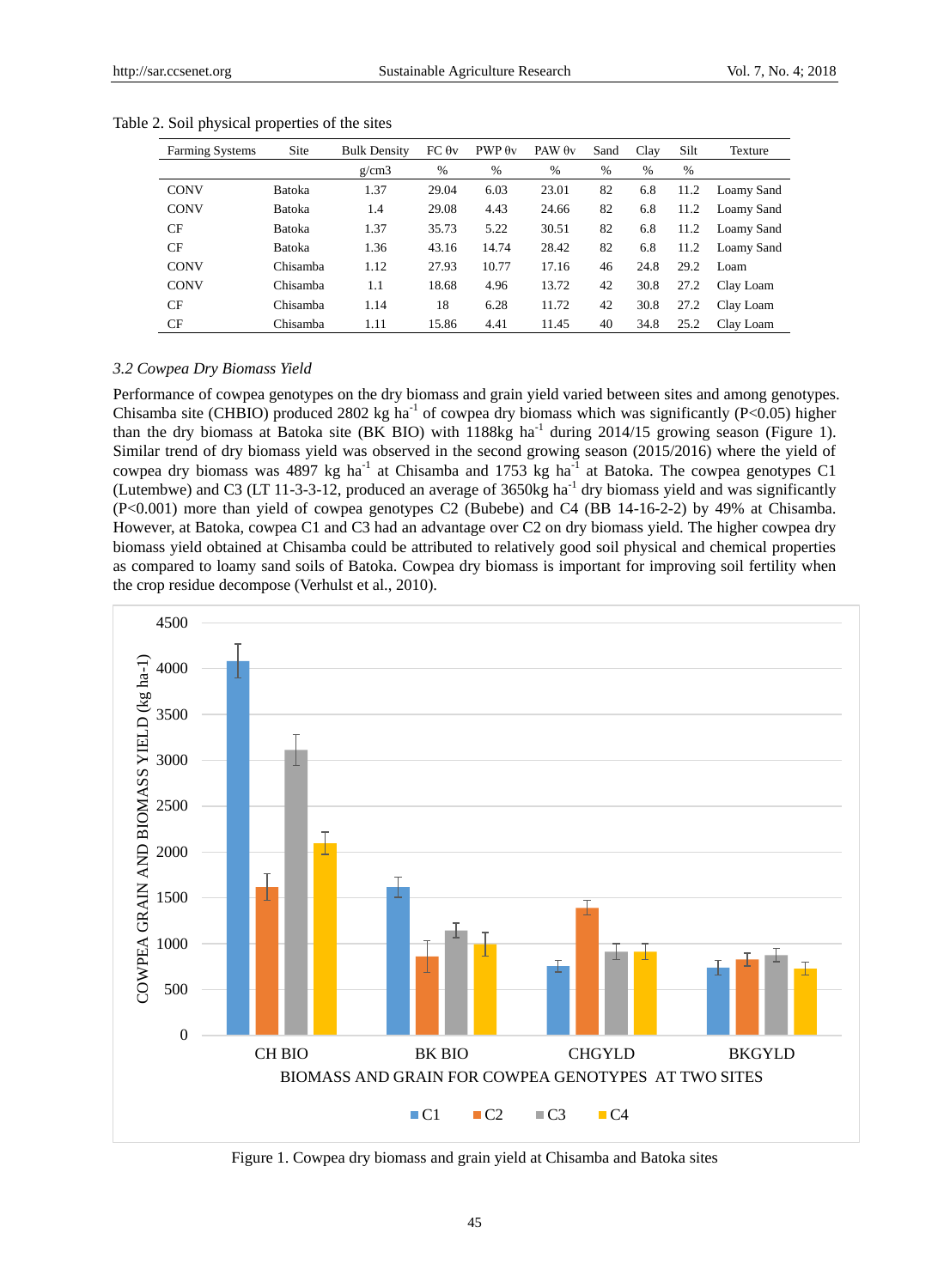| Cowpea dry biomass nutrient content |        |        |        |         |        |        |        |  |  |
|-------------------------------------|--------|--------|--------|---------|--------|--------|--------|--|--|
| Cowpea Genotypes                    | $Ca\%$ | $K\%$  | $Mg\%$ | $N\%$   | $P\%$  | Zn ppm | Mn ppm |  |  |
| Lutembwe                            | 0.127  | 3.057  | 0.283  | 0.63    | 0.290  | 217    | 1011   |  |  |
| <b>Bubebe</b>                       | 0.130  | 1.673  | 0.333  | 2.14    | 0.277  | 300    | 790    |  |  |
| LT 11-3-3-12                        | 0.123  | 3.100  | 0.247  | 2.59    | 0.283  | 250    | 857    |  |  |
| BB 14-16-2-2)                       | 0.163  | 3.183  | 0.243  | 4.53    | 0.253  | 306    | 970    |  |  |
| LSD(0.05)                           | 0.0988 | 0.6744 | 0.789  | 0.954   | 0.0821 | 117.3  | 264.5  |  |  |
| Pr                                  | 0.745  | 0.004  | 0.095  | < 0.001 | 0.725  | 0.793  | 0.252  |  |  |
| <b>CV</b>                           | 36.4   | 12.3   | 14.3   | 19.3    | 14.9   | 21.9   | 14.6   |  |  |

Table 3. Cowpea dry biomass nutrient content

#### *3.3 Nitrogen Use Efficiency*

Nitrogen Use Efficiency (NUE) by maize genotypes was measured as a percentage ratio of nitrogen uptake in maize grain to the amount of nitrogen applied as  $15$ N label. The NUE was significantly (P <0.05) found higher in CF than CONV system. High NUE in CF system could be as a result of crop rotation of maize and cowpeas that contributed to soil physical and chemical properties improvement. The results are in agreement with Verhulst, Fran  $\phi$ is, Grahmann, Govaerts and Cox (2014) who stated that crop monoculture has negative effects on yield and NUE and positive effects if legumes are included in the rotation. Nitrogen uptake in the CF was more compared to CONV and Maize genotype ZMS 606 (M1) expressed highest NUE at both sites GV 635 at Chisamba (Figure 2). This implies that there is genetic variation for nitrogen use efficiency among the maize genotypes used in the study. Therefore, development of new cultivars with higher NUE, coupled with best management practices such as conservation farming will contribute to sustainable agricultural systems that protect and promote soil, water and air quality(Baligar, Fageria, & He, 2007).



Figure 2. Nitrogen Use Efficiency in maize grain production under conservation and conventional farming systems at Chisamba (left) and Batoka (right) sites

#### *3.4 Soil Moisture Utilization*

The soil moisture content during the crop growth showed variations between CF and CONV farming systems. Batoka site which has loamy sand soils recorded higher water content in CF with 11.9% than in CONV which was 9.1% at 40cm depth 8 weeks after planting. Neither maize nor cowpea genotypes had influence on the availability of moisture at Batoka. Chisamba site, however had more moisture content in CONV (56.2%) compared to CF (46.1%). Chisamba site showed significant interaction (P =  $0.005$ ) between farming systems and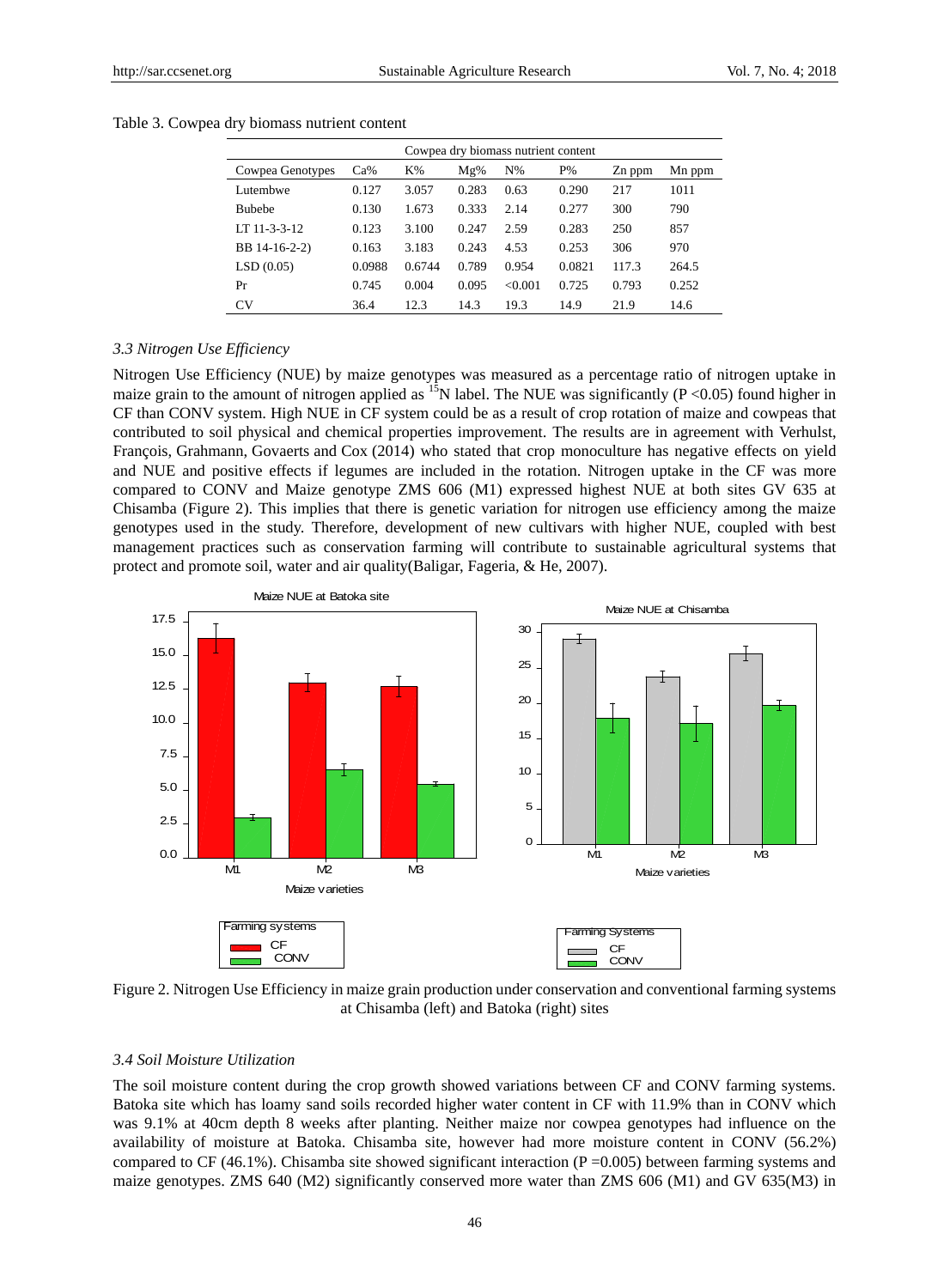CF system. The results have indicated that amount of water uptake by maize plant depends not only on farming system but also on the genotype (Hansakar, 1996). Considering the high maize grain yield produced by GV 640 in the CF, it means that water use efficiency (WUE) could be highest for GV 640 compared to other two maize genotypes (Tahar, 2010). The lower moisture content in the CF could have been attributed to high water uptake by vigorous growing maize crop (Figure 3 and 4). These results were in agreement with Esser, 2017, who stated that moisture content in the CF maize crop was less as compared to CONV.



Figure 3. Effect of farming systems on soil moisture content at Batoka (40cm) and Chisamba (40cm) 8 weeks after planting

Cowpea genotypes used in the experiment for rotation with maize significantly  $(P<0.05)$  contributed to the uptake of moisture in the CF plots. Significant interaction between cowpea and maize genotypes was observed at P<0.001). The cowpea genotypes Lutembwe and its mutant LT conserved highest moisture content with average of 61.8% and 57.0% respectively in the CF system mainly due to high dry biomass yield produced by the two genotypes. The dry biomass acted as mulch to prevent excessive loss of water in the plot before planting and during part of the growing season (Richard & Marietha, 2007).



Figure 4. Effect of cowpea genotypes on soil moisture content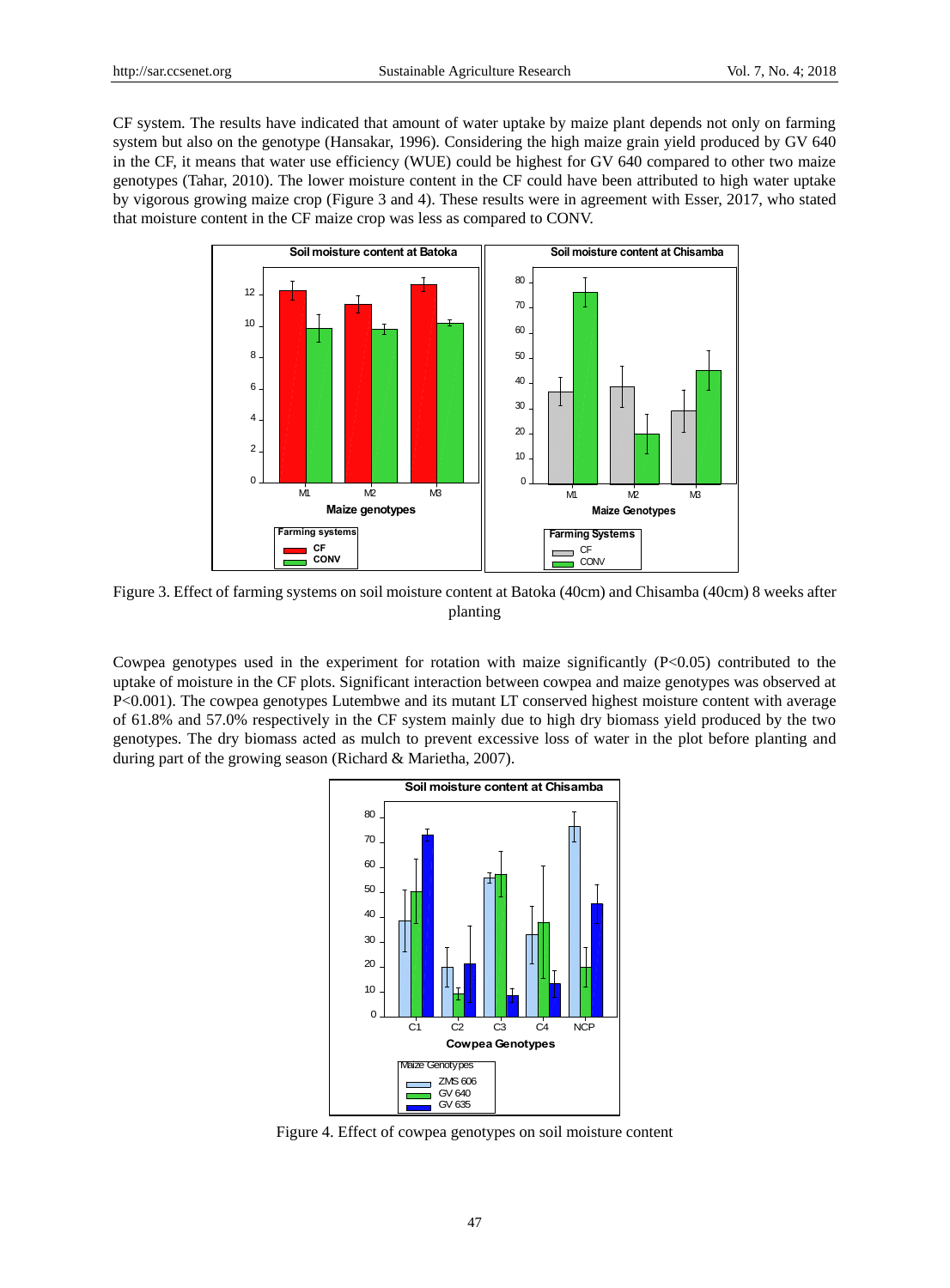# *3.5 Maize Grain Yield (Kg. ha-1 )*

On average, between the two sites, Chisamba produced higher maize grain yield (7960kgha<sup>-1</sup>) than Batoka (4453kgha<sup>-1</sup>). The differences in maize grain yield between Chisamba and Batoka was as a result of variations in soil quality status. Batoka site is loamy sand soils with low levels of plant nutrients. Maize grain yield in conservation farming (CF) system was  $6600$ kgha<sup>-1</sup> and was significantly higher at P<0.05 by 30% than in conventional farming (CONV) system (Figure 5 and 6). ZMS 606 and GV 640 which yielded 6668kgha $^{-1}$  and 12000kgha-1 were significantly superior over GV 635 in conservation farming during the 2015/2016 and 2016/2017 growing season respectively. The good performance of maize under CF was attributed to improved soil fertility status that enhanced increased water and nitrogen use efficiency by the crop. Similar results were reported by Sumanta et al. (2013) that maize grain yield increased in the conservation agriculture field after two growing seasons. Golden valley Agricultural Research Trust [GART] (2011) also reported that maize grain yield increased when maize was rotated with a legume crop *(mucuna pruriens)* in the CF system. Cowpea genotype C4 (BB 14-16-2-2) significantly(P<0.05) contributed to high yields of maize in the maize – cowpea rotation as compared to other genotypes (Figure 6) mostly due to high Biological Nitrogen Fixation (IAEA, 2008).



Figure 5. Effect of sites and farming systems (Conservation farming- CF and conventional CONV) on maize grain yield



Figure 6. Effect of farming systems and cowpea genotypes on the performance of maize varieties

### **4. Conclusion and Recommendations**

Maize grain yields varied according to sites of different soil types. Loamy sandy soils of Batoka produced lower yields than Chisamba with heavy clay loam soils. Conservation Farming system (CF) significantly out yielded conventional farming system (CONV) in maize grain yield for two seasons by 30% and 60% due to improved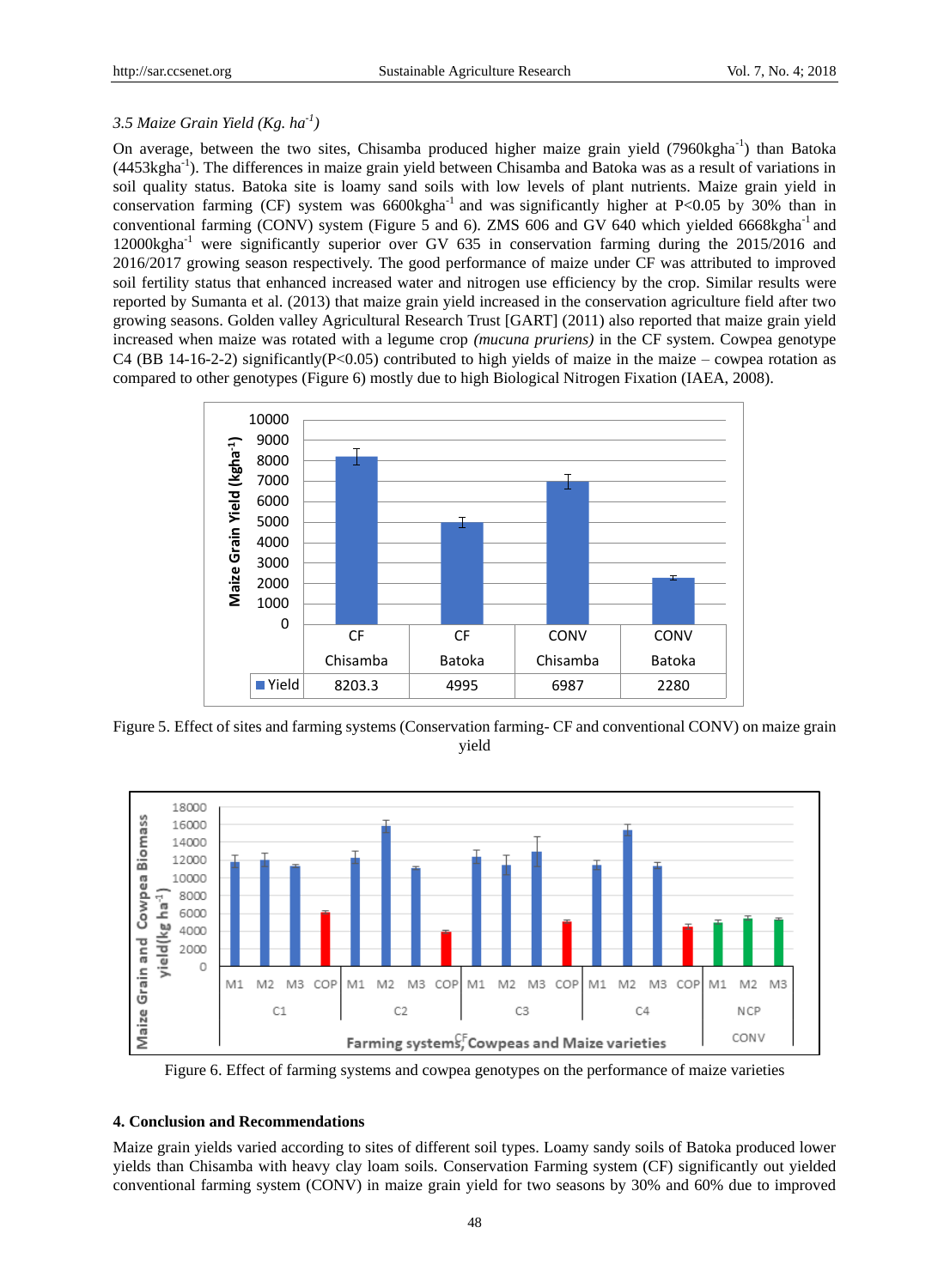soil properties, high nitrogen use efficiency and high moisture utilisation in the CF. Cowpea genotype (Bubebe mutant) BB 14-16-2-2 increased maize yield of ZMS 606 and GV 640 in 2015/16 and 2061/17 growing season under conservation farming system respectively. Cowpea genotype BB 14-16-2-2 can therefore be considered in the maize-cowpea rotation system to improve productivity of ZMS 606 and GV 640 maize varieties for enhanced food security among smallholder farmers in Zambia.

#### **Acknowledgements**

I wish to thank the Agricultural productivity Program for Southern Africa (APPSA) for financial support of the study and International Atomic Energy Agency for provision of <sup>15</sup>N labelled urea and for making arrangements for analysis of %N and atom % <sup>15</sup>N at the University of Florida in the USA and provision of Diviner 2000 for soil moisture content measurements. The Golden valley Agricultural Research Trust is also appreciated for providing land were the experiment was conducted. The University of Zambia, School of Agricultural sciences (departments of plant science and soils) for their supervision of the PhD study.

# **References**

Aagaard. P. J. (2011). The practice of conventional and conservation agriculture in east and southern Africa hand book. Conservation Farming Unit 14-25. Retrieved from https://conservationagriculture.org/.../CONVENTIONAL%20%20CA%20FARMING%

- Baligar, V. C., Fageria, N. K., & He, Z. L. (2007). Nitrogen Use Efficiency in plants. *Communications in Soil Science and Plant Analysis, 32*(7-8), 921-950. https://doi.org/10.1081/CSS-100104098
- Branson. M. (2010). Using Conservation Agriculture to improve water use efficiency in wheat crops on the Branson farm in South Australia. Retrieved from

https://www.slideshare.net/.../using-ca-to-improve-water-use-efficiency-in-wheat-crop*.* 

- Cakir, R. (2004). Effect of water stress at different development stages on vegetative and reproductive growth of corn. *Field Crops Research, 89*, 1-16. http://dx.doi.org/10.1016/j.fcr.2004.01.005
- Hamza, M. A., & Anderson, W. K. (2003). Responses of soil properties and grain yields to deep ripping and gypsum application in a compacted loamy sand soil contrasted with a sandy clay loam soil in Western Australia. *Australian Journal of Agricultural Research, 54*(3), 273-282. https://doi.org/10.1071/AR02102
- Esser, K. B. (2017). Water infiltration and moisture in soils under conservation and conventional agriculture in agro-ecological zone IIa, Zambia. *Agronomy, 7*(2), 40. https://doi.org/10.3390/agronomy7020040
- FAO (2010). Climate Smart Agriculture: Policies, practices and Financing for Food Security, Adaptation and Mitigation. FAO. Rome. Retrieved from www.fao.org/docrep/013/i1881e/i1881e00.htm
- FAO (2012). Climate Change Mitigation Finance for Smallholder Agriculture. A guide book to harvest soil carbon sequestration benefits. Retrieved from https://rowman.com/.../Climate-Change-Mitigation-Finance-For-Smallholder-Agricult*...*
- IAPRI (2015). Rural Agricultural Livelihoods survey.2015 Survey Report. Retrieved from www.iapri.org.zm/surveys
- IAEA (2008). Use of tracer technology in mineral fertilizer N management. In: Guidelines on Nitrogen Management in Agricultural Systems. Retrieved from https://www-pub.iaea.org/MTCD/publications/PDF/TCS-29\_PDF/TCS-29.pdf
- Michel, K., & Patrice, S. (2003). A simulation tool for sustainable freight transport policies. *European Journal of Economic and social systems, 16*(2), 229-250. Retrieved from https://ideas.repec.org/a/ris/ejessy/0142.html
- Peter, R. H., & Bram, G. (2010). How conservation agriculture can contribute to buffering climate change. In: Mathew P. Reynolds (Ed). Climate Change and Crop Production. CPI Antony Rowe, Chppenham.UK.
- Rao, M. R., & Mathuva, M. N. (2000). Legumes for improving maize yields and income in semi-arid Kenya. *Agriculture Ecosystems & Environment, 78*(2), 123-137. https://doi.org/10.1016/S0167-8809(99)00125-5
- Richard, S., & Marietha, O. (2007). Conservation agriculture as practiced in Tanzania: three case studies. Publisher African Conservation Tillage Net work. Retrieved from http://ww.fao.org/fileadmin/user\_upload/oed/docs/GCPRAF413GER\_2011\_ER.pdf.
- Steiner, K. (2002). Conservation Tillage-Gateway to Food Security and Sustainable Rural Development. African Conservation Tillage Network. *Information Series, 1,* 1. Retrieved from